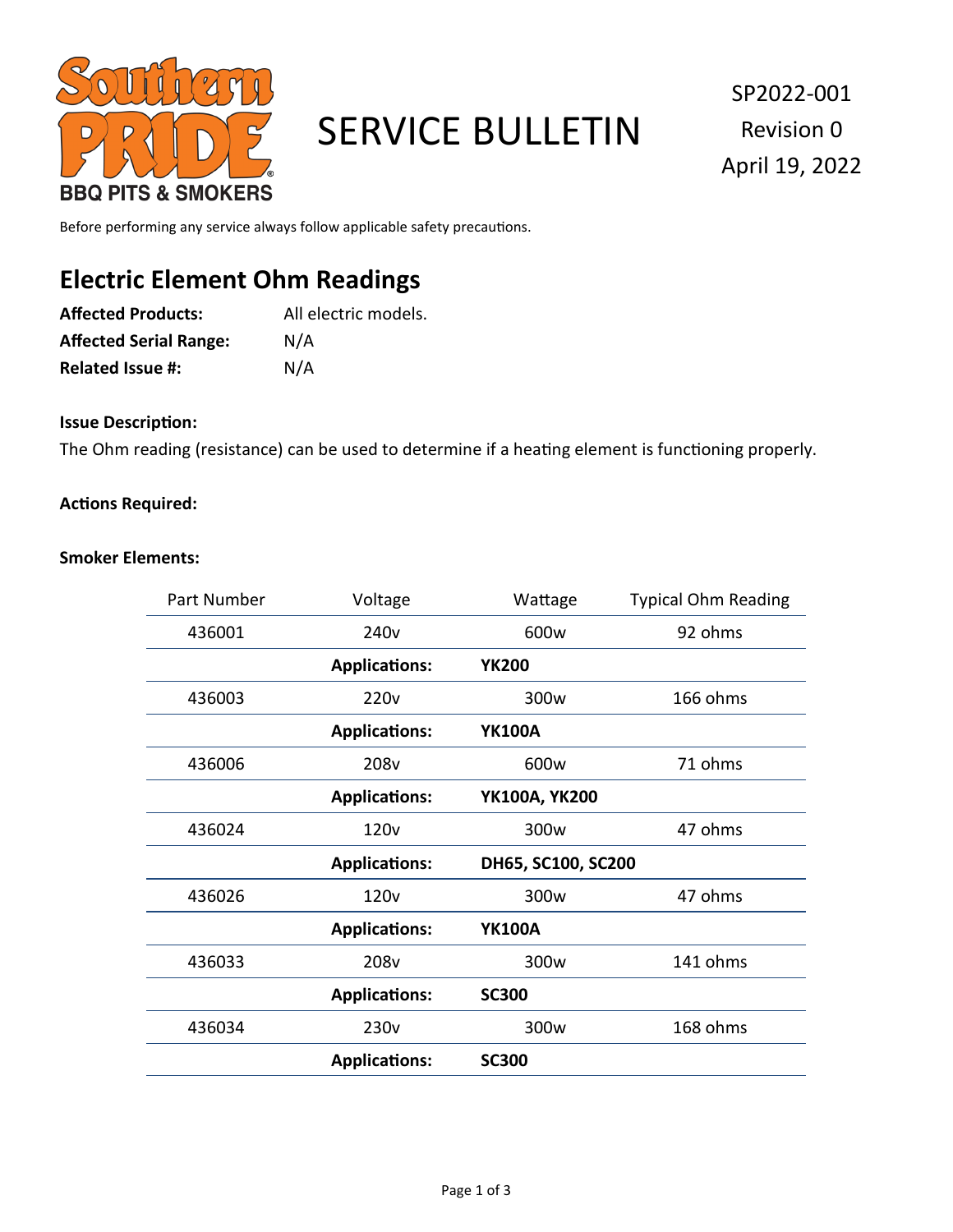# **Main Heating Elements:**

| Part Number | Voltage              | Wattage                    | <b>Typical Ohm Reading</b> |
|-------------|----------------------|----------------------------|----------------------------|
| 436012      | 208 <sub>v</sub>     | 2250w                      | 20 ohms                    |
|             | <b>Applications:</b> | <b>SC300, YK200</b>        |                            |
| 436013      | 240 <sub>v</sub>     | 2250w                      | 26 ohms                    |
|             | <b>Applications:</b> | <b>SC300, YK200</b>        |                            |
| 436015      | 240 <sub>v</sub>     | 4500w                      | 13 ohms                    |
|             | <b>Applications:</b> | DH65, SC200, YK100A, YK200 |                            |
| 436017      | 208v                 | 4500w                      | 10 ohms                    |
|             | <b>Applications:</b> | DH65, SC200, YK100A, YK200 |                            |
| 436019      | 208v                 | 4000w                      | 11 ohms                    |
|             | <b>Applications:</b> | <b>SC600</b>               |                            |
| 436020      | 220 <sub>v</sub>     | 4000w                      | 10 ohms                    |
|             | <b>Applications:</b> | <b>YK100A</b>              |                            |
| 436021      | 240 <sub>v</sub>     | 4000w                      | 14 ohms                    |
|             | <b>Applications:</b> | <b>SC600</b>               |                            |
| 436023      | 120 <sub>v</sub>     | 750w                       | 19 ohms                    |
|             | <b>Applications:</b> | <b>SC100, SC600</b>        |                            |
| 436028      | 230 <sub>v</sub>     | 4500w                      | 11 ohms                    |
|             | <b>Applications:</b> | DH65, SC200                |                            |
| 436029      | 230 <sub>v</sub>     | 2250w                      | 23 ohms                    |
|             | <b>Applications:</b> | <b>SC300, YK200</b>        |                            |